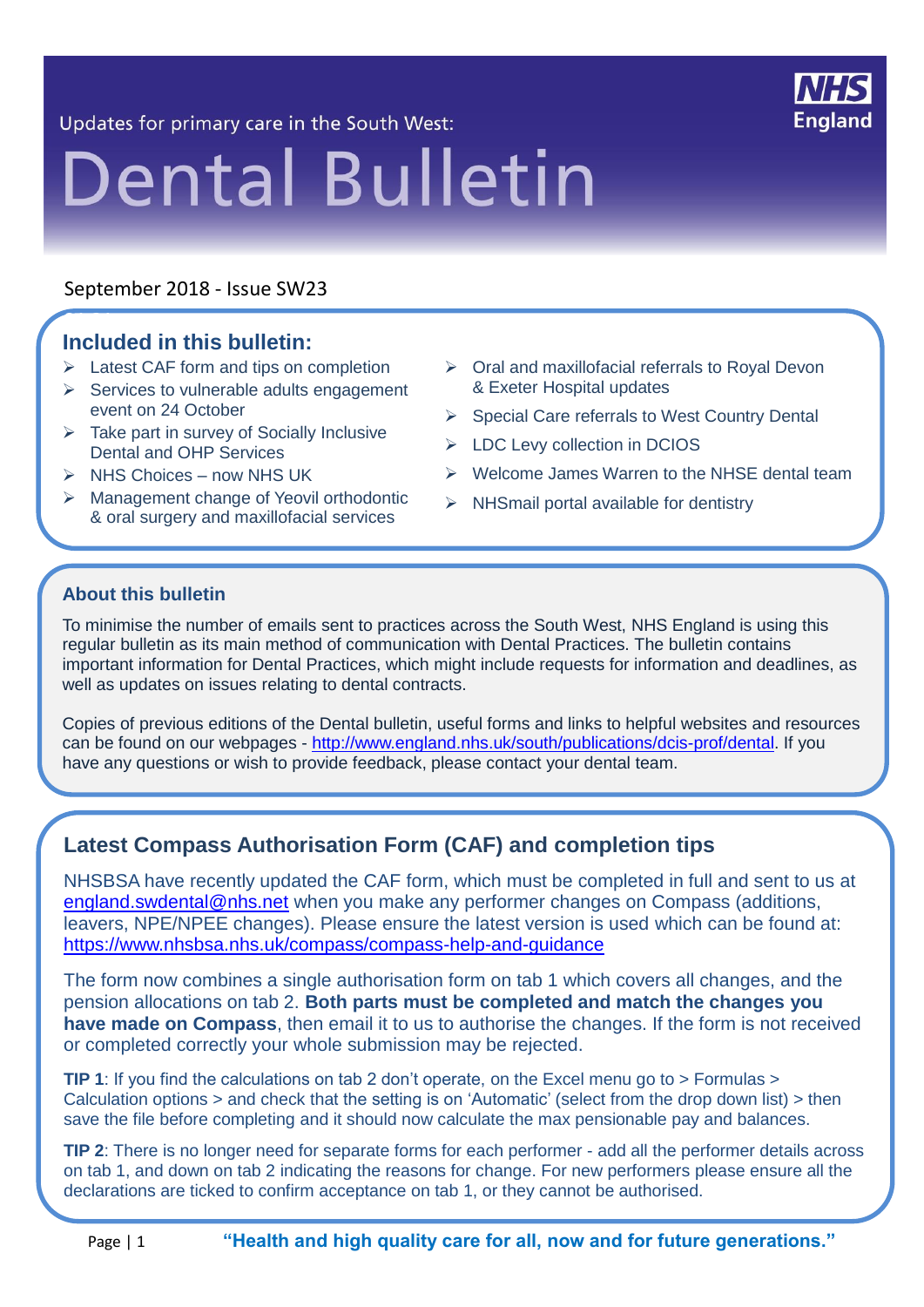#### **Engagement event on services for vulnerable adults – 24 October, London**

NHS England is working on a Commissioning Standard to support commissioning of dental services for vulnerable adults. As part of the process we are seeking the views and ideas of dental stakeholders. NHS England will be running a workshop on 24 October at 10.30am, Avonmouth House, 6 Avonmouth Street, London, SE1 6NX. To see the agenda and book a place visit: <https://www.events.england.nhs.uk/events/vulnerable-people-workshop-37751>

If you can't attend but would like to pass on any ideas or best practice examples related to this subject, please email: [england.ocdo-pmo@nhs.net](mailto:england.ocdo-pmo@nhs.net) for the attention of Janet Clarke.

#### **Survey of Socially Inclusive Dental and OHP Services**

Whilst on the issue of vulnerable populations, the Office of Chief Dental Officer, England, and King's College London, are working in collaboration to run a survey to map and find out more about existing dental services involved in providing targeted dental care, or oral health promotion initiatives for socially excluded populations in England.

This primarily includes dental services designed to reach homeless and vulnerably housed populations, sex workers, vulnerable migrants, Gypsy or Roma Travellers, people with substance use disorders and other groups that may be considered to be marginalised or socially excluded. Contributors to the development of the survey questionnaire include representatives from King's College London, the BDA England Community Dental Services Committee, the British Association for the Study of Community Dentistry, PHE London, Groundswell, Queen Mary's University London and researchers in the field of social exclusion.

Dental service providers and oral health promotion providers working with socially excluded populations are invited to complete the survey. Such providers may include Community Dental Services, General Dental Services, NHS, private, third sector and other organisations.

The survey is found at the following link, and can be accessed until the **closing date of Wednesday 31st October 2018**:

**[https://kcldental.qualtrics.com/jfe/form/SV\\_4VHLQqFpL1sLht3](https://kcldental.qualtrics.com/jfe/form/SV_4VHLQqFpL1sLht3)**



**NHS Choices – now NHS UK**

## nhs.uk

Improvements have been made to the information on NHS Choices, which is now NHS UK.

Please visit this link<https://health-info.service.nhs.uk/3IW9-FUO2-5738UG7IE2/cr.aspx> for details on what this means for you and take a look at the refreshed site at [https://www.nhs.uk/.](https://www.nhs.uk/)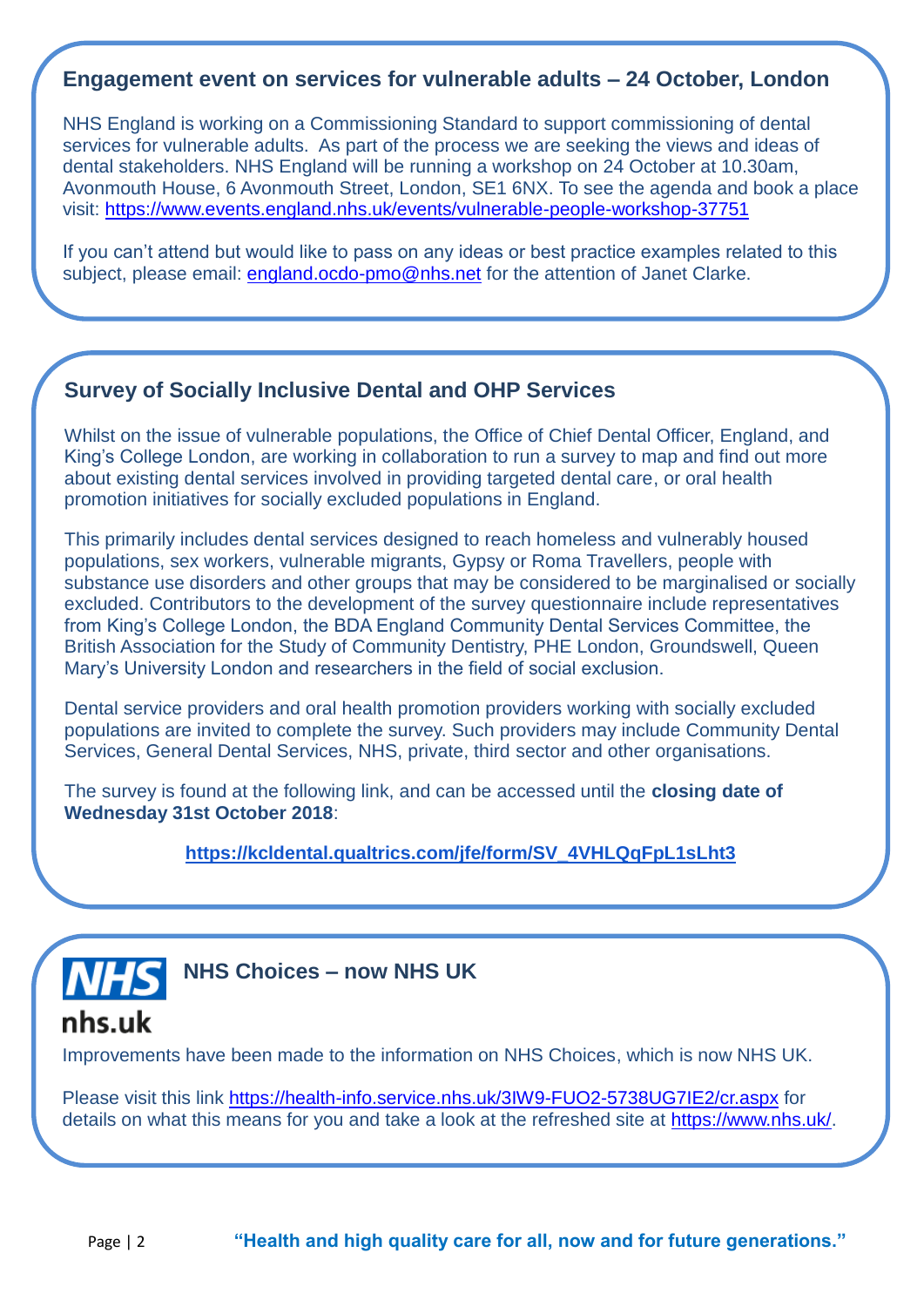#### **Management of Yeovil (Somerset) orthodontic and oral surgery and maxillofacial services to transfer to Musgrove**

The management of Yeovil Hospital's orthodontic and oral surgery and maxillofacial services (OMF) is transferring to Musgrove Park Hospital from 1 October 2018.

This follows recommendations in the Somerset sustainability and transformation plan (STP) that the services fall under a lead provider for the county to provide greater resilience, as well as more timely access for patients.

Patients won't notice any difference, except a different logo on the top of their appointment letter, and their actual appointments will take place at the same location as before.

Please note it is only the management that has changed, activity will continue to take place at Yeovil Hospital as normal and there will be no change to the referral process.

Contact for further information: Amber Wadham-Sharpe Email: [amber.wadham-sharpe@tst.nhs.uk](mailto:amber.wadham-sharpe@tst.nhs.uk) or telephone 01823 343062.

#### **Oral and maxillofacial referrals to Royal Devon & Exeter Hospital - DCIOS: Revised form as fax discontinued**

Royal Devon & Exeter Hospital have clarified that they no longer use fax for **2 Week Wait referrals**, these are now only accepted by email to: [rde-tr.opafasttrackteam@nhs.net](mailto:rde-tr.opafasttrackteam@nhs.net) and the fax number is no longer in operation.

The referral form 'Form1. Adult Oral Max Form' has now been revised accordingly and is attached to this bulletin email for reference.

## **Special Care referrals to West Country Dental - DCIOS**

Smile Together Dental C.I.C. is contracted through NHS England to provide specialist and community dental services to the population of Cornwall and the Isles of Scilly through its West Country Dental Care service (WCDC).

There are currently challenges in terms of demand, specialist recruitment and appropriate referrals, so if you refer to this service please read the explanatory letter and referral information attached to the bulletin email.

## **LDC Levy collection - DCIOS**

You may have noticed on a recent schedule that there is a deduction for Statutory Levy. This is the statutory levy for the Local Dental Committee (LDC) for 2018/19. For the period April – July 18 this was collected at a fixed rate across all performers and from August 18 to March 19 it will be collected at a rate of 0.15%, as in previous years. If you wish to find out more about your respective LDC, please see the website for your area for further details:

**Cornwall and Isles of Scilly LDC:** <http://www.cornwall-ios-ldc.co.uk/> **Devon LDC:** <https://devonldc.org/>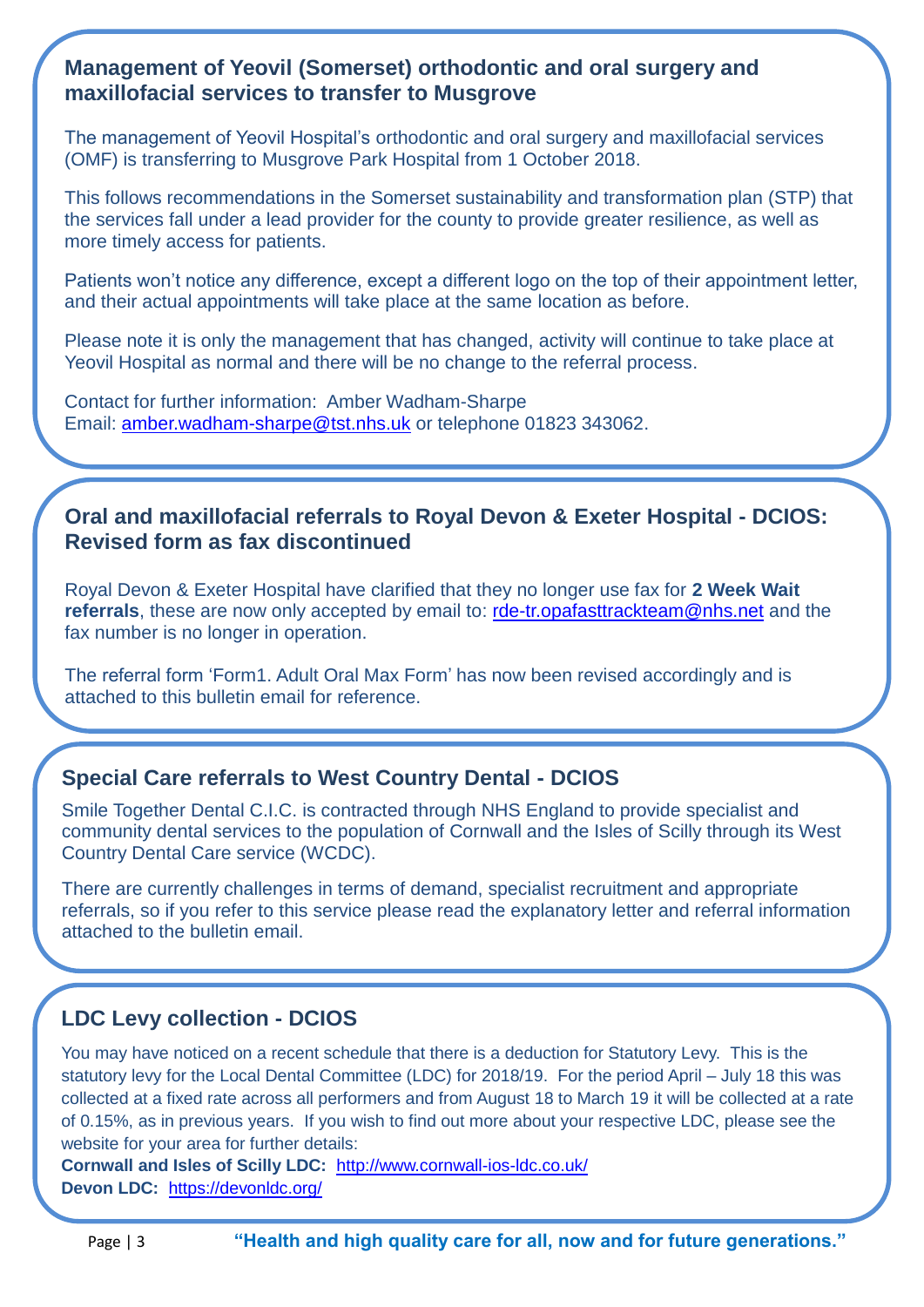## **Welcome to James Warren – Assistant Contract Manager**



We're pleased to welcome James Warren who joined the SW dental team at NHS England on 3<sup>rd</sup> September as assistant contract manager, replacing Rachel Coke who is on a secondment.

In his role James covers the whole of our operating region (DCIOS and BNSSSG) and has joined us from BNSSG CCG where he was a Senior Contract Manager, managing acute contracts for the NHS.

James brings with him a wealth of knowledge around secondary care contract management to the team but will be learning this new area of Dental Contract Management.

#### **Has your practice got an NHS Mail address? New national portal live**

All dental practices in England, both NHS and private, are being asked to sign up for NHS Mail, a secure system for sharing patient data.

NHSmail is a secure email service, freely available to all dental practices in England and aims to give you a secure platform for sharing patient identifiable and sensitive information where necessary, as well as providing a more joined-up service between health and care organisations. NHSmail is approved for clinical use and will improve data security across the profession as well as reduce dependence on paper processes.

The intention is that all communications from NHS England to dental practices will only sent to NHSmail accounts in future, so if you don't already have one, please sign up as soon as possible and advise your main practice NHS email to [england.swdental@nhs.net,](mailto:england.swdental@nhs.net) so records can be updated in due course. Each dental practice can register for one shared practice mailbox, and up to a maximum of 10 individual user mailboxes per practice.

#### **How do I register?**

To start the registration for your dental practice, you will need to have completed the Information Governance Toolkit v14.1 (valid until 31 March 2019) or, its successor, the [Data](https://www.dsptoolkit.nhs.uk/)  [Security and Protection Toolkit.](https://www.dsptoolkit.nhs.uk/) You will also need to have your Care Quality Commission (CQC) Location ID to hand. Visit the portal at:<https://portal.nhs.net/Registration#/dentistry>

#### **Need help?**

A dedicated support team is available to help dental professionals join and use the NHSmail service – if you require assistance you can contact them by email to [dentistadmin@nhs.net](mailto:dentistadmin@nhs.net) or visit the [NHSmail portal help pages.](https://portal.nhs.net/Help/) Training resources and a [user-guide for NHSmail](https://s3-eu-west-1.amazonaws.com/comms-mat/Training-Materials/Guidance/HowtocompletetheNHSmailDentistryRegistrationPortal.pdf) are also available on the portal's website. We cannot offer technical help at the local NHS England dental team so please direct any support requests to [NHSmail.](mailto:dentistadmin@nhs.net)